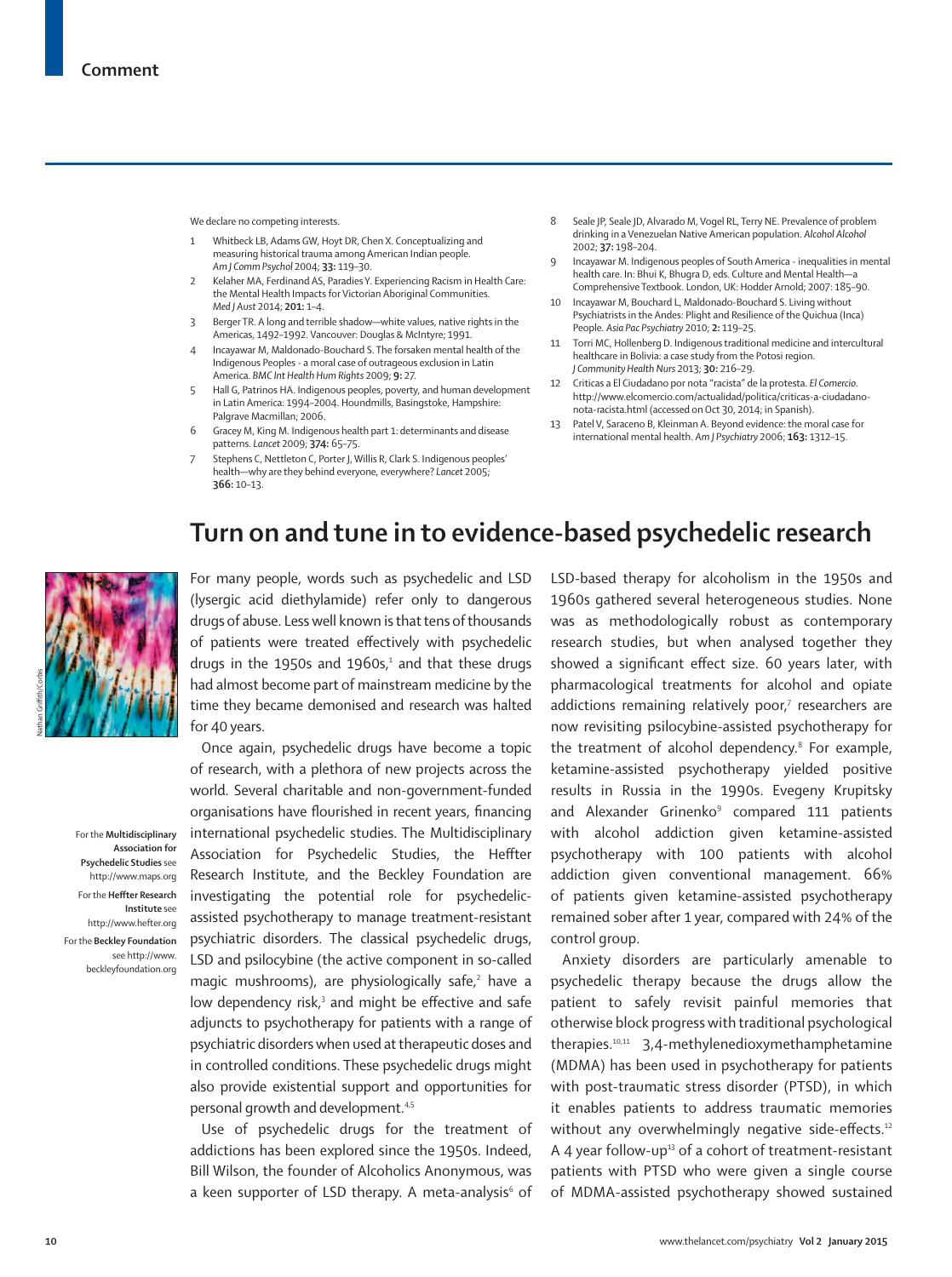remission of PTSD. Clinical phase 3 development of MDMA is now on the horizon, with projects underway in Australia, Canada, Israel, Jordan, the UK, and the USA.14 Patients undergoing MDMA therapy reported a reduction in coincidental tinnitus, so this association is now being investigated.15 The empathogenic qualities of MDMA16 are being explored as a way to improve Theory of Mind in patients with anxiety associated with autism.<sup>17</sup>

The function of the psychedelic experience in management of issues associated with death has been studied intensely in the past. Stanislav Grof, Joan Halifax, and Elizabeth Kuber-Ross<sup>18</sup> pioneered the use of LSD-assisted psychotherapy for patients with cancer in the 1960s. Results from two contemporary randomised trials, one using psilocybine<sup>10</sup> and another using LSD,<sup>11</sup> showed successful treatment of anxiety in end-stage cancer. Obsessive-compulsive disorder, which shows substantial resistance to treatment, has been treated successfully with psilocybine-assisted psychotherapy.19 The anecdotal phenomenon that cluster headaches can be relieved by recreational use of LSD and psilocybin has led to a randomised trial to test this hypothesis.

Psychedelic drugs are also being investigated to advance neuroscience. Results of magnetoencepha $lographv$  and functional MRI studies<sup>20</sup> at Cardiff University and Imperial College, London, showed that psilocybin and LSD decreased blood flow and reduced electrical activity in the medial prefrontal cortex. These results suggest that the subjective effects of psychedelic drugs are caused by decreased activity and connectivity in the brain's key connector hubs, enabling a state of unconstrained cognition—a contemporary neurobiological perspective of Aldous Huxley's so-called reducing valve hypothesis and an important advance in understanding of the neurophysiological substrates of consciousness. Whether psilocybine-assisted psychotherapy could be developed as a treatment for resistant depression is being investigated (Nutt D, personal communication).

Anthropological links between spirituality and the use of natural hallucinogens exist. Results from a double blind randomised trial with psilocybine in the 1960s showed spontaneous mystical experiences in participants who were otherwise naive to psychedelic drugs. A team at Johns Hopkins University is now

## *Panel:* **Barriers to psychedelic research and mainstream medical practice**

Psychedelic drugs-assisted studies are not well funded. The pharmaceutical industry lends little support for psychedelic research. The drugs themselves (LSD, MDMA, psilocybin) are all off patent, the recommended doses are low and infrequent, and they do not require repeated long-term use. Consequently, most funding comes from private and charitable donations, which is slow and laborious.

The saying that "psychotherapy must only occur with the sober patient" is a challenge to psychotherapists and psychologists who are unaccustomed to working with patients in the unique psychedelic mental state.

The War On Drugs of the past 40 years has created negatively biased risk information, which labels any drug with a history of recreational misuse as of limited therapeutic value. Peculiarly, this view does not seem to apply to opiates, even though they are far more toxic and addictive than psychedelics.<sup>24</sup> This erroneous belief requires challenging. Epidemiological and pharmacological evidence indicates that psychedelic drugs can be safe and effective in controlled clinical conditions. Indeed, psychedelic drugs satisfy risk-benefit analysis more robustly than many other medications used in psychiatric practice.

Historical associations with uncontrolled recreational misuse and hedonistic approaches have negatively biased general opinion about psychedelic substances, and this bias might prevent many clinicians from getting involved in psychedelic research. This opinion needs to be challenged by contemporary, sober, and evidence-based approaches.

exploring how a psychedelic-induced mystical experience can positively affect maladaptive personality traits, with a view to manage addictions.<sup>21</sup>

Despite a controversial history, these drugs could have an exciting future. Important reports<sup>22</sup> challenge the dated belief that MDMA at therapeutic doses causes lasting neurotoxic effects, and results from a large population study<sup>23</sup> of 20 000 users of recreational psychedelic drugs showed no evidence of substantial mental health problems in these people. If the medical profession can continue to concentrate on evidencebased data and avoid the pitfalls and negative bias of the past (panel), the future for psychedelic drug research looks promising.

## *Ben Sessa*

Somerset Partnership Foundation NHS Trust, CAMHS, Foundation House, Wellsprings Road, Taunton, Somerset TA2 7PQ, UK bensessa@gmail.com